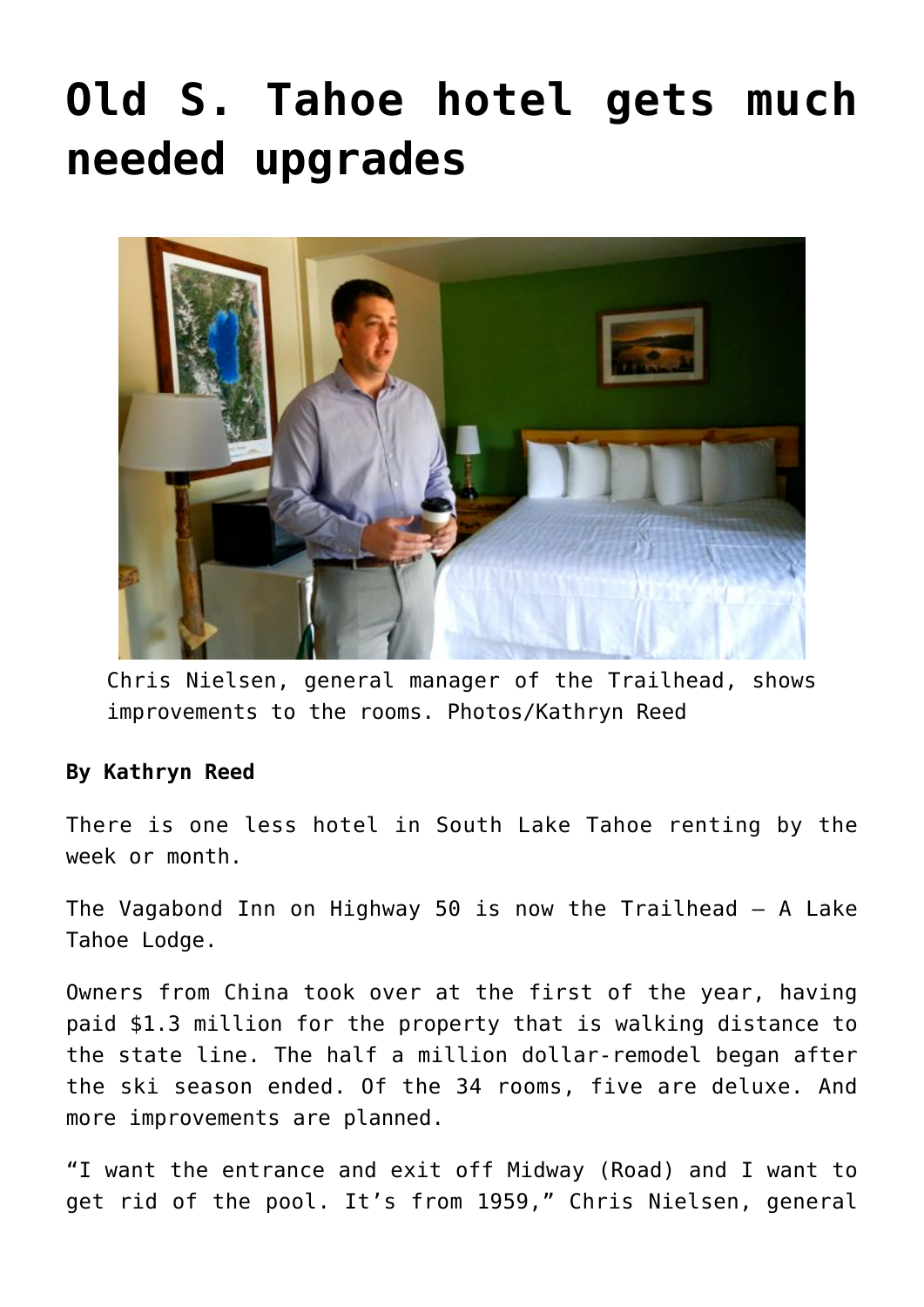manager of the property, told *Lake Tahoe News*. The pool is empty and unusable.



Removing the empty pool near Highway 50 is a goal.

The hotel was originally the Brooks Lodge in 1947. In 1959, it was remodeled to accommodate visitors coming to Lake Tahoe for the 1960 Squaw Valley Winter Olympics. In the 1980s it became a Vagabond – and remained that until June 1.

It had become rundown and was attracting a different clientele than it is today. Now the hotel wants to compete with the likes of Holiday Inn Express and 968 Park.

Every room has new beds. Nielsen was surprised when the mattresses from 1993 were being snatched up by other hoteliers in the neighborhood.

Gone, too, are the blue floral bedspreads from the 1990s, and 1980s-era televisions.

Tahoe Timber Uniques created all of the lamps. Like its name, each one is unique.

Cody's Tree Service used locally sourced Jeffery pines to make the furniture, including headboards and towel holders.

The goal was to have the rooms feel like a guest is in Tahoe instead of Anyplace, USA. This was also accomplished with the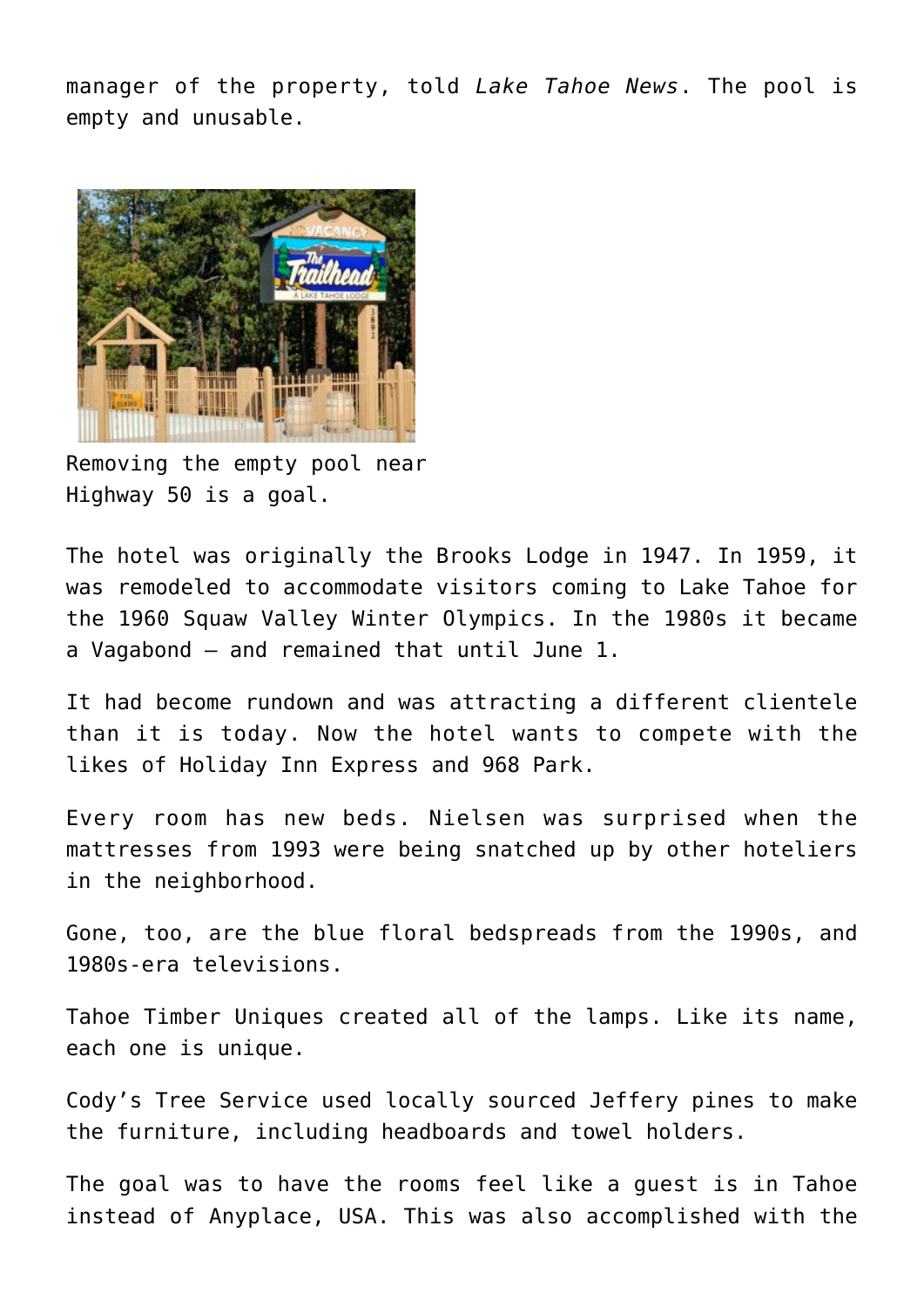array of old Tahoe photos on the walls.

Two rooms have a king bed plus a bunk bed. This is designed for families – whether it's parents with kids, or three generations traveling together.

Nielsen has a ton of ideas about what he would like the property to evolve into. He said it's just a matter of the investors cutting a check.

"I want to bulldoze the parking lot. I would like to have a restaurant," Nielsen said standing on the walkway of the second floor.

He knows this would help with the slow off-seasons by being able to attract locals to the property. His vision is to have quick, good food to go that people could order ahead of time and take with them to the beach or wherever.



Bunk beds in two rooms allow for more sleeping options.

"We could have a mobile app where they put in their food order and have it ready when they get here," Nielsen said.

Nielsen also envisions getting rid of the room closest to the office and possibly putting in a small wine and beer bar with a patio.